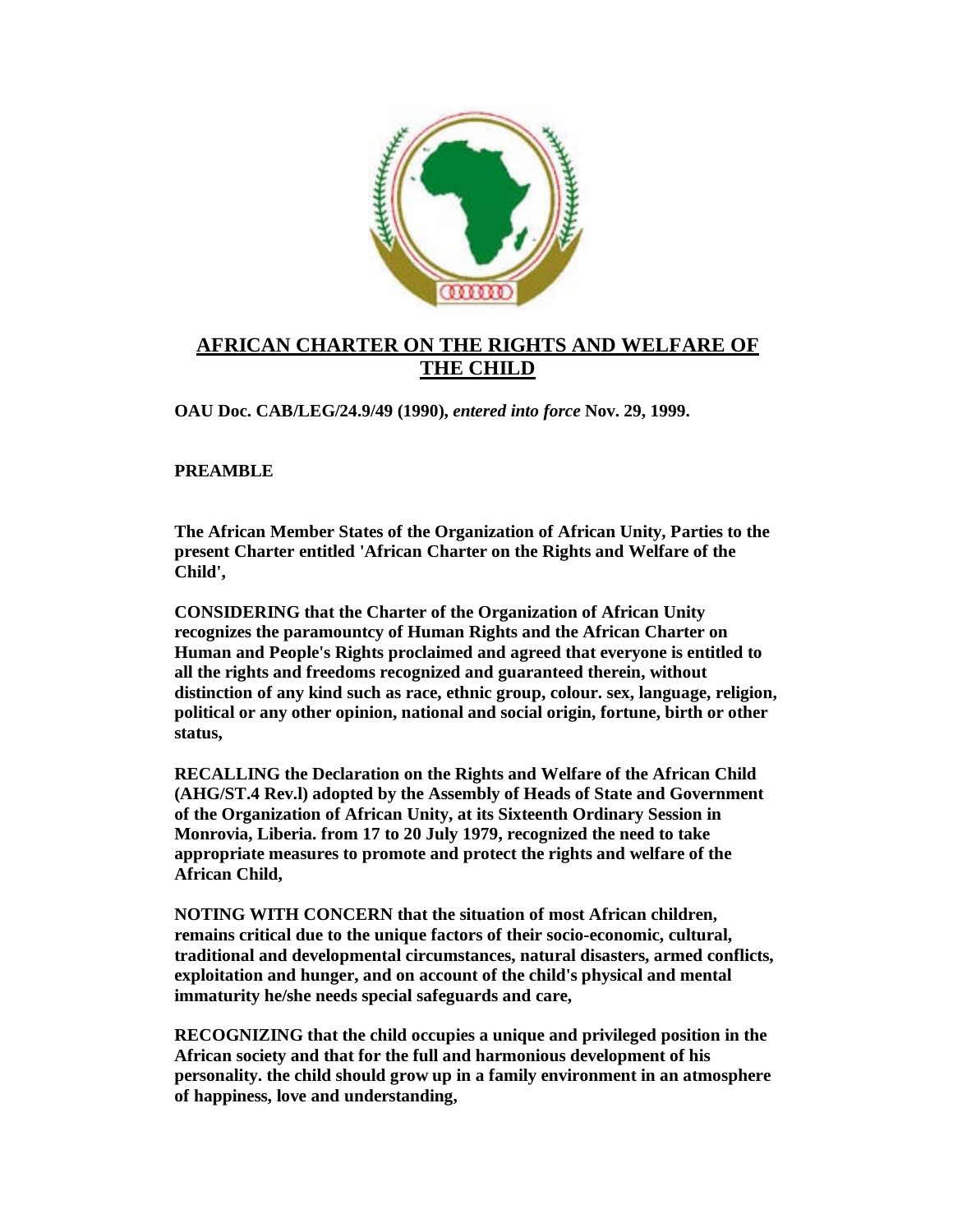**RECOGNIZING that the child, due to the needs of his physical and mental development requires particular care with regard to health, physical, mental, moral and social development, and requires legal protection in conditions of freedom, dignity and security,**

**TAKING INTO CONSIDERATION the virtues of their cultural heritage, historical background and the values of the African civilization which should inspire and characterize their reflection on the concept of the rights and welfare of the child,**

**CONSIDERING that the promotion and protection of the rights and welfare of the child also implies the performance of duties on the part of everyone,**

**REAFFIRMING ADHERENCE Lo the principles of the rights and welfare of the child contained in the declaration, conventions and other instruments of the Organization of African Unity and in the United Nations and in particular the United Nations Convention on the Rights of the Child; and the OAU Heads of State and Government's Declaration on the Rights and Welfare of the African Child.**

**HAVE AGREED AS FOLLOWS:**

**PART 1: RIGHTS AND DUTIES** 

**------------------------------------------------------------------------**

## **CHAPTER ONE: RIGHTS AND WELFARE OF THE CHILD**

**Article 1: Obligation of States Parties**

**1. Member States of the Organization of African Unity Parties to the present Charter shall recognize the rights, freedoms and duties enshrined in this Charter and shall undertake to the necessary steps, in accordance with their Constitutional processes and with the provisions of the present Charter, to adopt such legislative or other measures as may be necessary to give effect to the provisions of this Charter.**

**2. Nothing in this Charter shall affect any provisions that are more conductive to the realization of the rights and welfare of the child contained in the law of a State Party or in any other international Convention or agreement in force in that State.**

**3. Any custom, tradition, cultural or religious practice that is inconsistent with the rights, duties and obligations contained in the present Charter shall to the extent of such inconsistency be discouraged.**

**Article 2: Definition of a Child**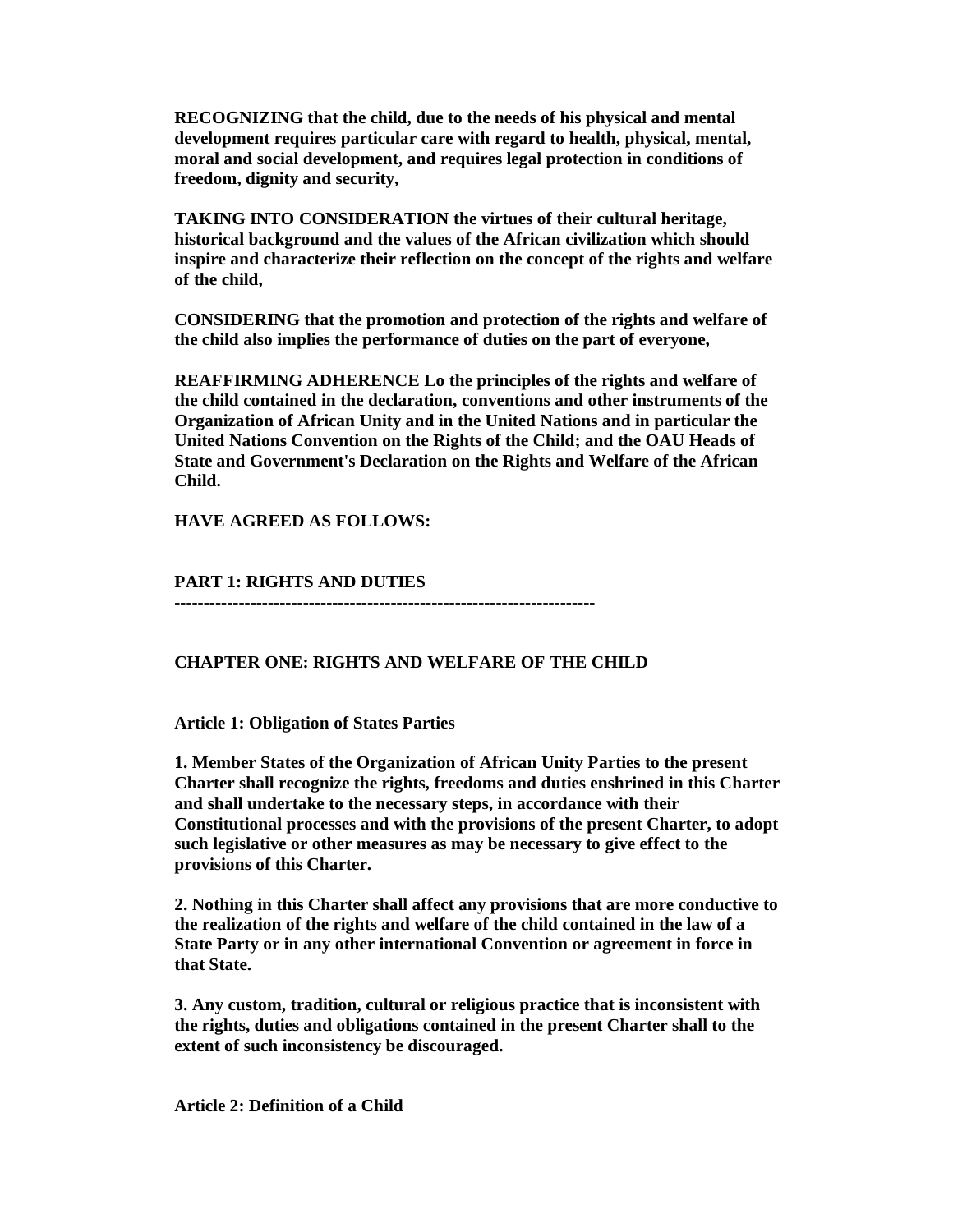**For tile purposes of this Charter. a child means every human being below the age of 18 years.**

**Article 3: Non-Discrimination**

**Every child shall be entitled to the enjoyment of the rights and freedoms recognized and guaranteed in this Charter irrespective of the child's or his/her parents' or legal guardians' race, ethnic group, colour, sex, language, religion, political or other opinion, national and social origin, fortune, birth or other status.**

**Article 4: Best Interests of the Child** 

**1. In all actions concerning the child undertaken by any person or authority the best interests of the child shall be the primary consideration.**

**2. In all judicial or administrative proceedings affecting a child who is capable of communicating his/her own views, and opportunity shall be provided for the views of the child to be heard either directly or through an impartial representative as a party to the proceedings, and those views shall be taken into consideration by the relevant authority in accordance with the provisions of appropriate law.**

**Article 5: Survival and Development**

**1. Every child has an inherent right to life. This right shall be protected by law.**

**2. States Parties to the present Charter shall ensure, to the maximum extent possible, the survival, protection and development of the child.**

**3. Death sentence shall not be pronounced for crimes committed by children.**

**Article 6: Name and Nationality**

**1. Every child shall have the right from his birth no a name.**

**2. Every child shall be registered immediately after birth.**

**3. Every child has the right to acquire a nationality.**

**4. States Parties to the present Charter shall undertake to ensure that their Constitutional legislation recognize the principles according to which a child shall acquire the nationality of the State in the territory of which he has been born if, at the time of the child's birth, he is not granted nationality by any other State in accordance with its laws.**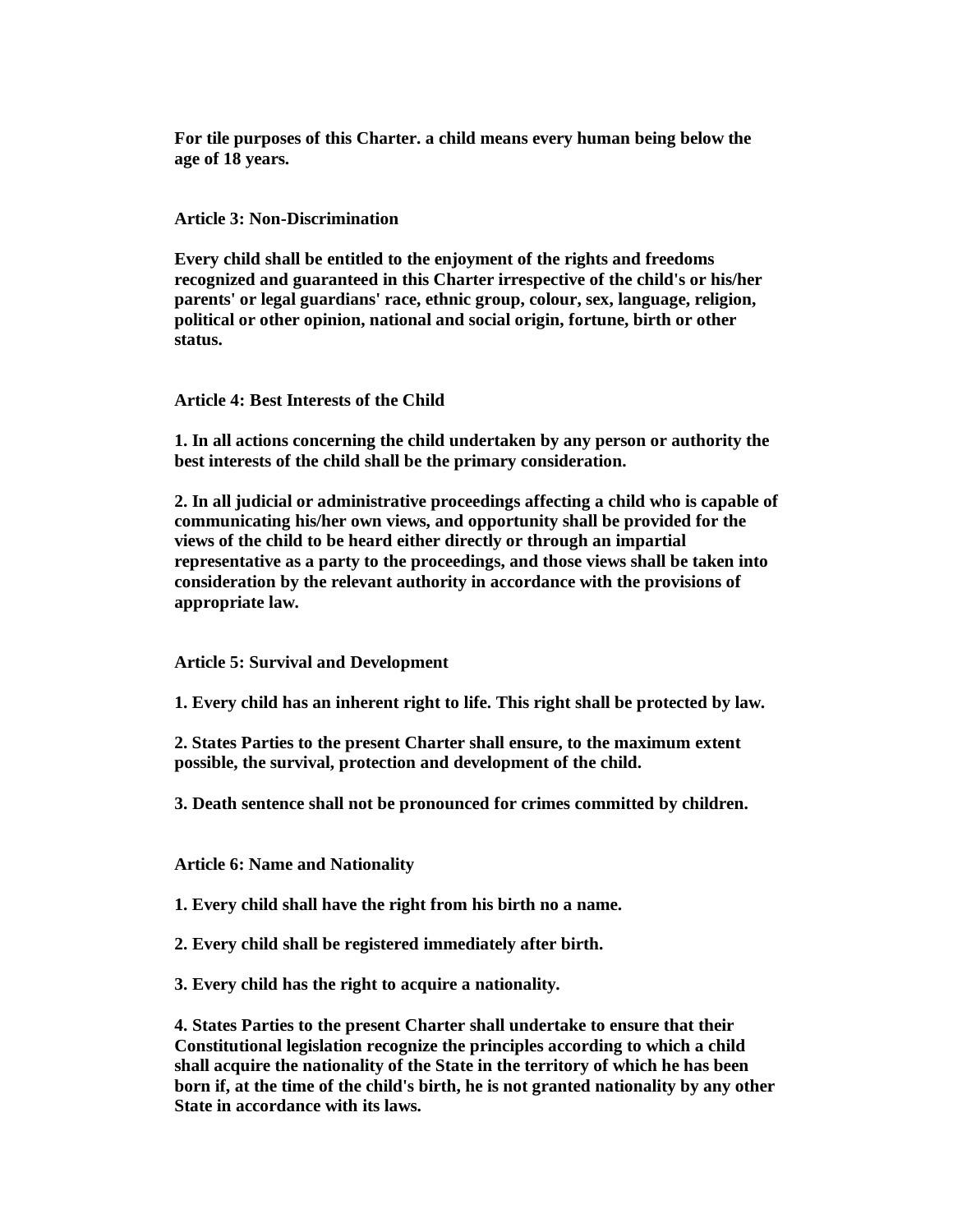**Article 7: Freedom of Expression**

**Every child who is capable of communicating his or her own views shall be assured the rights to express his opinions freely in all matters and to disseminate his opinions subject to such restrictions as are prescribed by laws.**

**Article 8: Freedom of Association**

**Every child shall have the right to free association and freedom of peaceful assembly in conformity with the law.**

**Article 9: Freedom of Thought, Conscience and Religion**

**1. Every child shall have the right to freedom of thought conscience and religion.**

**2. Parents, and where applicable, legal guardians shall have a duty to provide guidance and direction in the exercise of these rights having regard to the evolving capacities, and best interests of the child.**

**3. States Parties shall respect the duty of parents and where applicable, legal guardians to provide guidance and direction in the enjoyment of these rights subject to the national laws and policies.**

**Article 10: Protection of Privacy**

**No child shall be subject to arbitrary or unlawful interference with his privacy, family home or correspondence, or to the attacks upon his honour or reputation, provided that parents or legal guardians shall have the right to exercise reasonable supervision over the conduct of their children. The child has the right to the protection of the law against such interference or attacks.**

**Article 11: Education** 

**1. Every child shall have the right to an education.**

**2. The education of the child shall be directed to:**

**(a) the promotion and development of the child's personality, talents and mental and physical abilities to their fullest potential;**

**(b) fostering respect for human rights and fundamental freedoms with particular reference to those set out in the provisions of various African instruments on**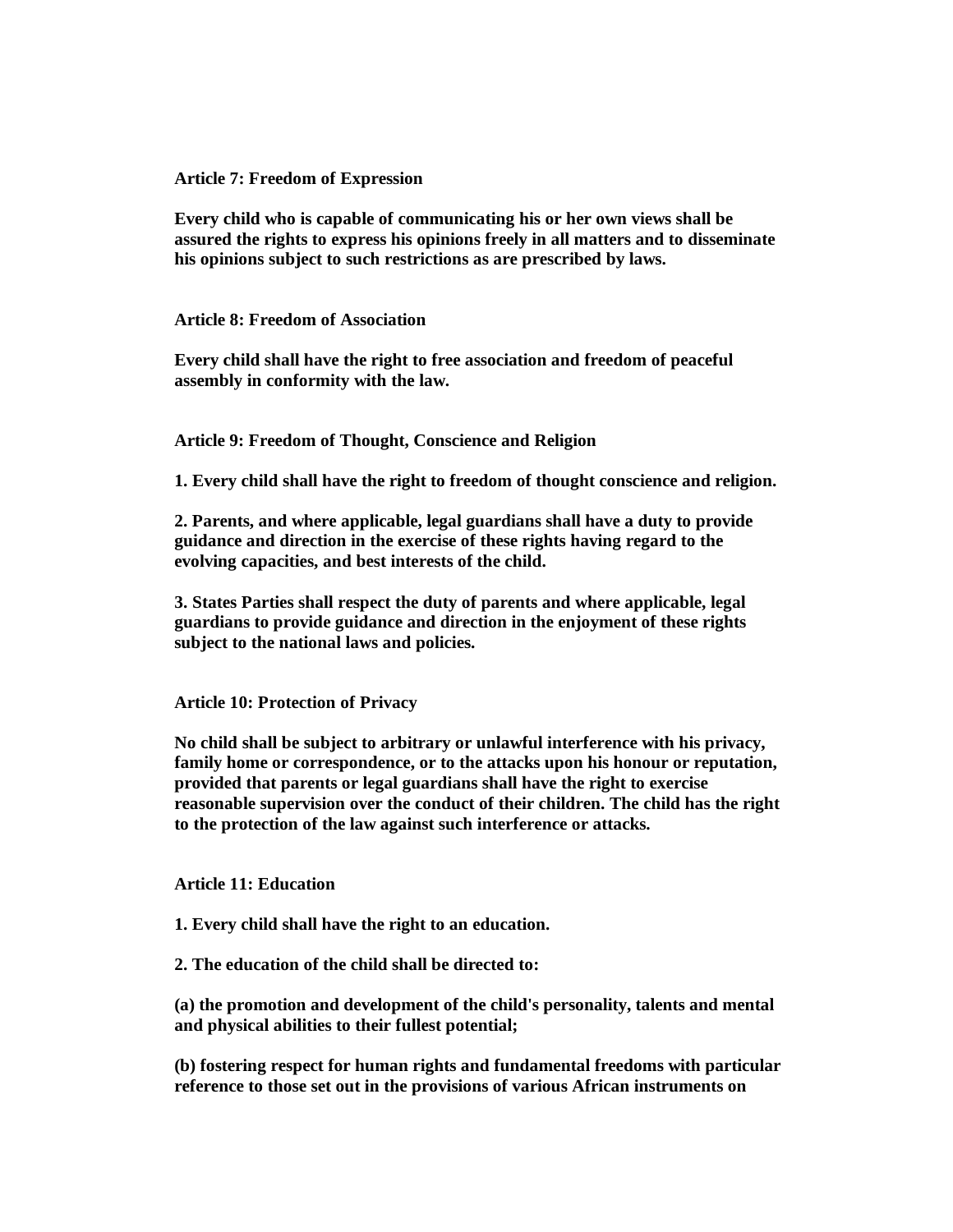**human and peoples' rights and international human rights declarations and conventions;**

**(c) the preservation and strengthening of positive African morals, traditional values and cultures;**

**(d) the preparation of the child for responsible life in a free society, in the spirit of understanding tolerance, dialogue, mutual respect and friendship among all peoples ethnic, tribal and religious groups;**

**(e) the preservation of national independence and territorial integrity;**

**(f) the promotion and achievements of African Unity and Solidarity;**

**(g) the development of respect for the environment and natural resources;**

**(h) the promotion of the child's understanding of primary health care.**

**3. States Parties to the present Charter shall take all appropriate measures with a view to achieving the full realization of this right and shall in particular:**

**(a) provide free and compulsory basic education;**

**(b) encourage the development of secondary education in its different forms and to progressively make it free and accessible to all;**

**(c) make the higher education accessible to all on the basis of capacity and ability by every appropriate means;**

**(d) take measures to encourage regular attendance at schools and the reduction of drop-out rates;**

**(e) take special measures in respect of female, gifted and disadvantaged children, to ensure equal access to education for all sections of the community.**

**4. States Parties to the present Charter shall respect the rights and duties of parents, and where applicable, of legal guardians to choose for their children's schools, other than those established by public authorities, which conform to such minimum standards may be approved by the State, to ensure the religious and moral education of the child in a manner with the evolving capacities of the child.**

**5. States Parties to the present Charter shall take all appropriate measures to ensure that a child who is subjected to schools or parental discipline shall be treated with humanity and with respect for the inherent dignity of the child and in conformity with the present Charter.**

**6. States Parties to the present Charter shall have all appropriate measures to ensure that children who become pregnant before completing their education**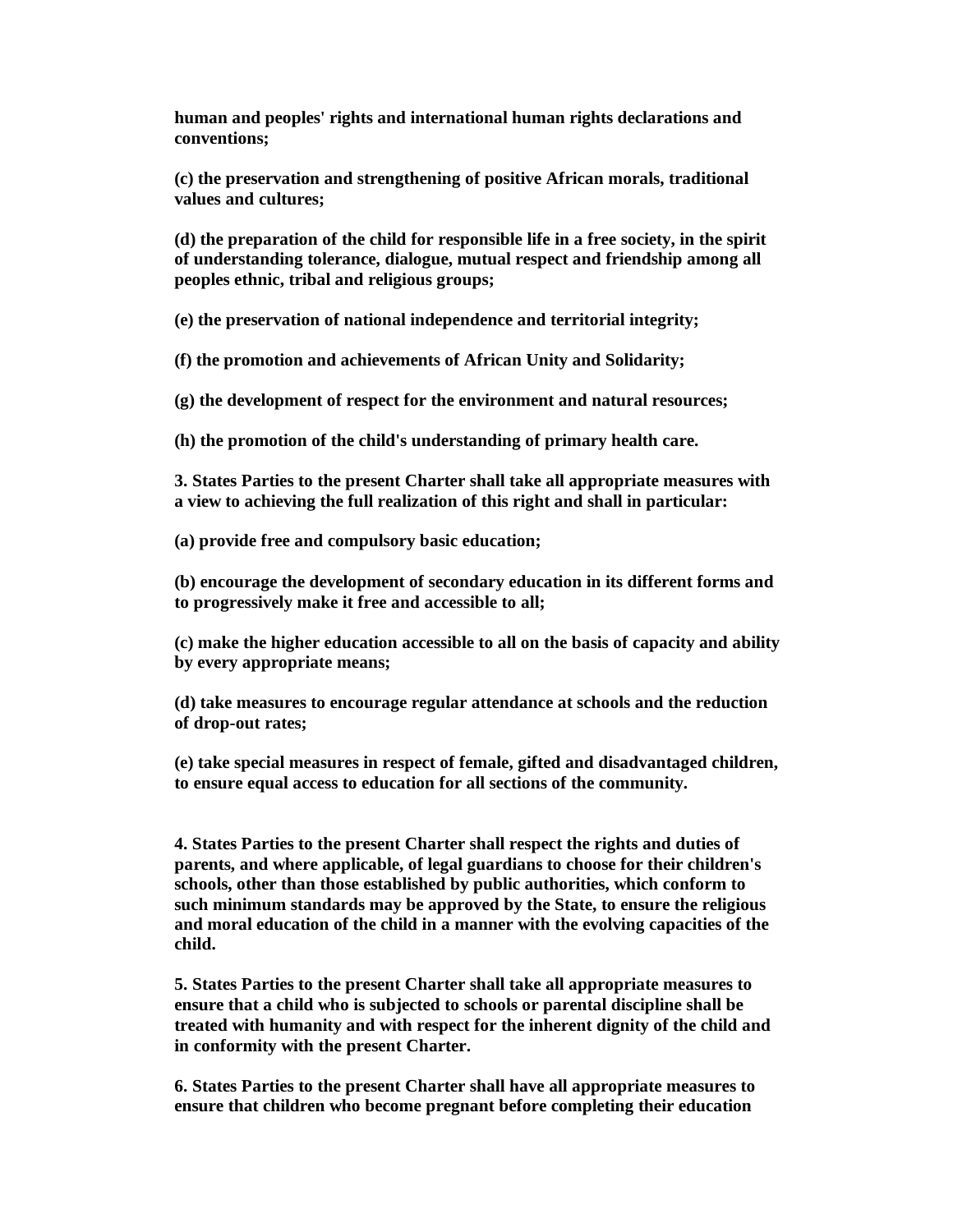**shall have an opportunity to continue with their education on the basis of their individual ability.**

**7. No part of this Article shall be construed as to interfere with the liberty of individuals and bodies to establish and direct educational institutions subject to the observance of the principles set out in paragraph I of this Article and the requirement teal the education given in such institutions shall conform to such minimum standards as may be laid down by the States.**

**Article 12: Leisure, Recreation and Cultural Activities**

**1. States Parties recognize the right of the child to rest and leisure, to engage in play and recreational activities appropriate to the age of the child and to participate freely in cultural life and the arts.**

**2. States Parties shall respect and promote the right of the child to fully participate in cultural and artistic life and shall encourage the provision of appropriate and equal opportunities for cultural, artistic, recreational and leisure activity.**

#### **Article 13: Handicapped Children**

**1. Every child who is mentally or physically disabled shall have the right to special measures of protection in keeping with his physical and moral needs and under conditions which ensure his dignity, promote his self-reliance and active participation in the community.**

**2. States Parties to the present Charter shall ensure, subject to available resources, to a disabled child and to those responsible for his care, of assistance for which application is made and which is appropriate to the child's condition and in particular shall ensure that the disabled child has effective access to training, preparation for employment and recreation opportunities in a manner conducive to the child achieving the fullest possible social integration, individual development and his cultural and moral development.**

**3. The States Parties to the present Charter shall use their available resources with a view to achieving progressively the full convenience of the mentally and physically disabled person to movement and access to public highway buildings and other places to which the disabled may legitimately want to have access to.**

#### **Article 14: Health and Health Services**

**1. Every child shall have the right to enjoy the best attainable state of physical, mental and spiritual health.**

**2. States Parties to the present Charter shall undertake to pursue the full implementation of this right and in particular shall take measures:**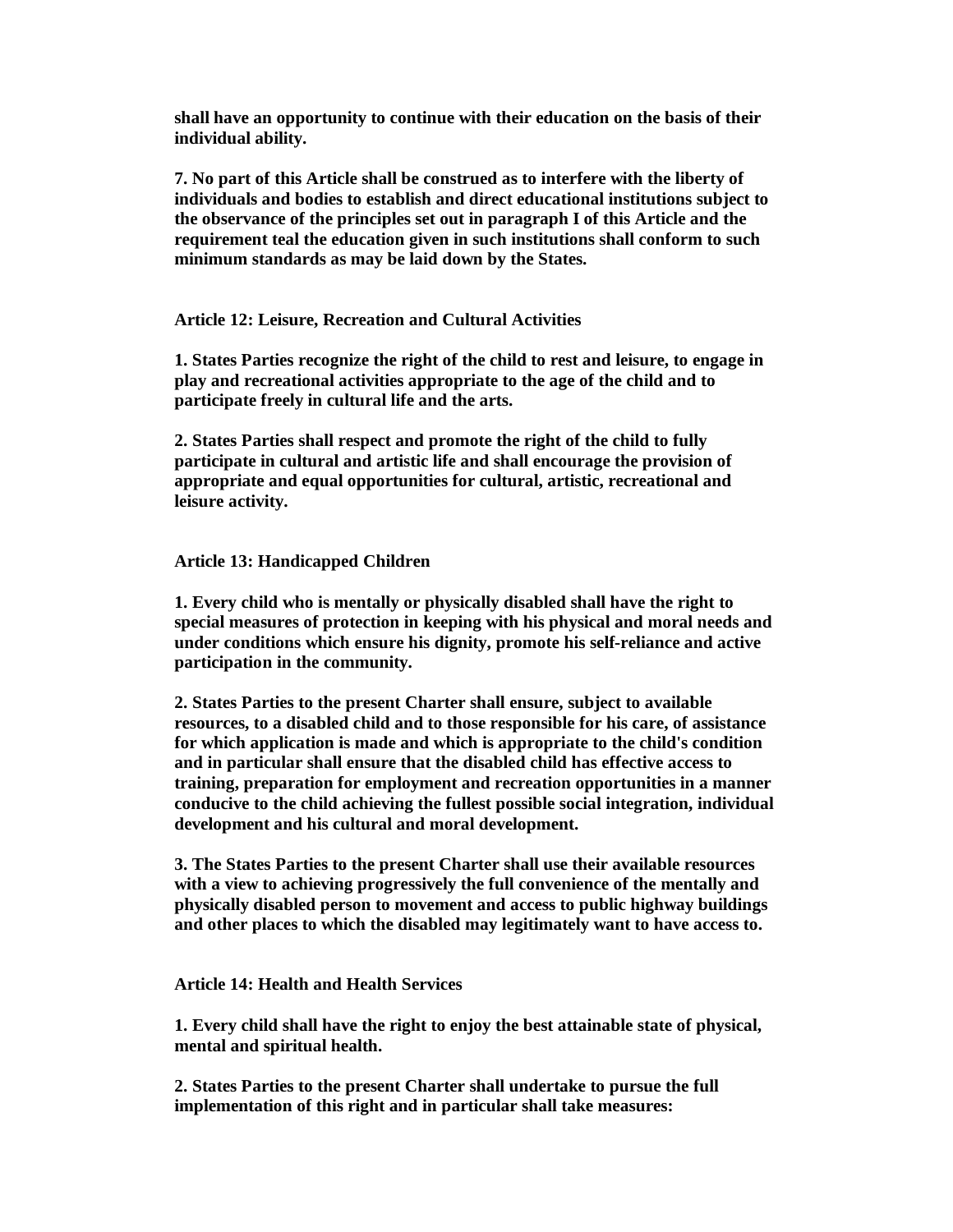**(a) to reduce infant and child morality rate;**

**(b) to ensure the provision of necessary medical assistance and health care to all children with emphasis on the development of primary health care;**

**(c) to ensure the provision of adequate nutrition and safe drinking water;**

**(d) to combat disease and malnutrition within the framework of primary health care through the application of appropriate technology;**

**(e) to ensure appropriate health care for expectant and nursing mothers;**

**(f) to develop preventive health care and family life education and provision of service;**

**(g) to integrate basic health service programmes in national development plans;**

**(h) to ensure that all sectors of the society, in particular, parents, children, community leaders and community workers are informed and supported in the use of basic knowledge of child health and nutrition, the advantages of breastfeeding, hygiene and environmental sanitation and the prevention of domestic and other accidents;**

**(i) to ensure the meaningful participation of non-governmental organizations, local communities and the beneficiary population in the planning and management of a basic service programme for children;**

**(j) to support through technical and financial means, the mobilization of local community resources in the development of primary health care for children.**

#### **Article 15: Child Labour**

**1. Every child shall be protected from all forms of economic exploitation and from performing any work that is likely to be hazardous or to interfere with the child's physical, mental, spiritual, moral, or social development.**

**2. States Parties to the present Charter take all appropriate legislative and administrative measures to ensure the full implementation of this Article which covers both the formal and informal sectors of employment and having regard to the relevant provisions of the International Labour Organization's instruments relating to children, States Parties shall in particular:**

**(a) provide through legislation, minimum wages for admission to every employment;**

**(b) provide for appropriate regulation of hours and conditions of employment;**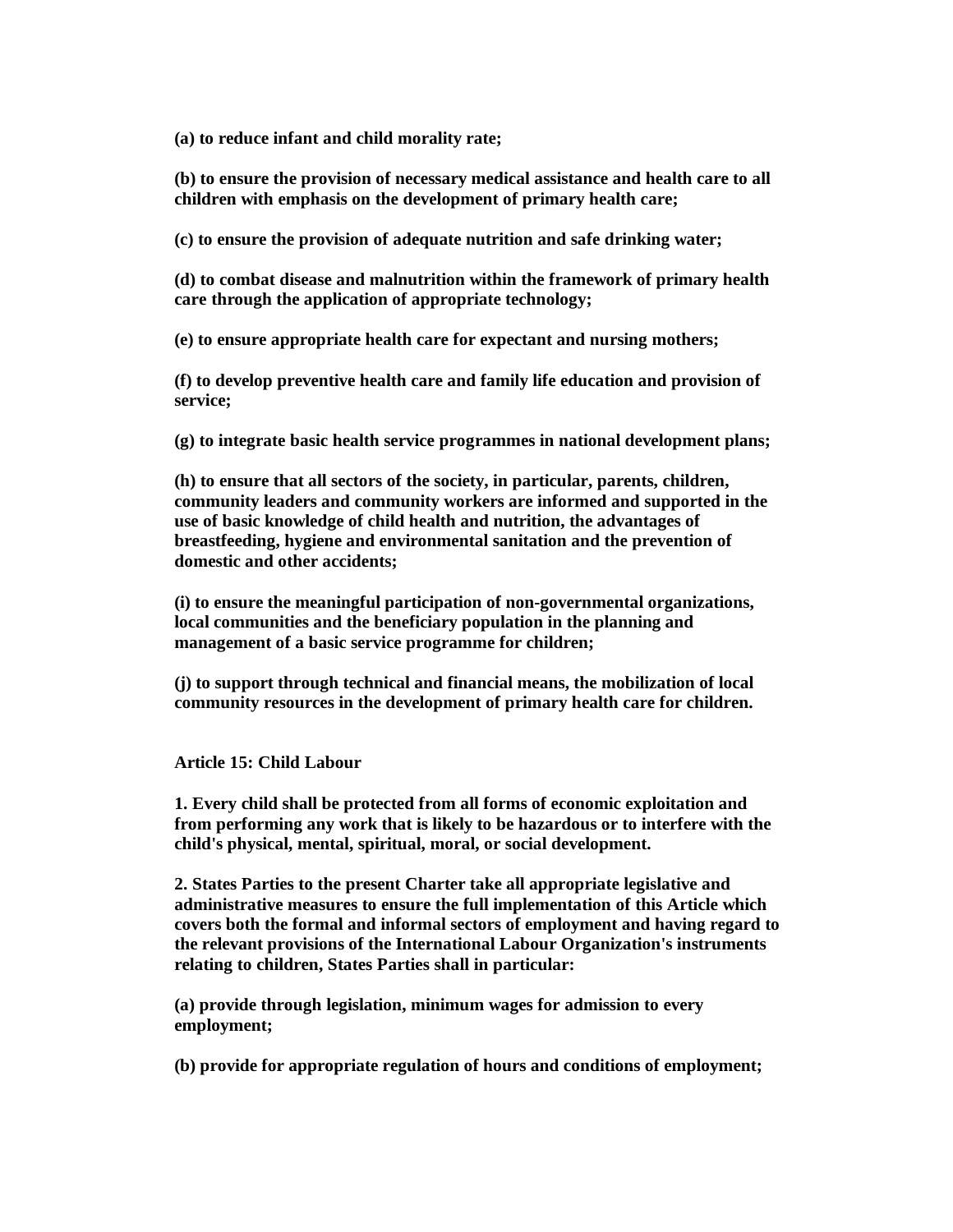**(c) provide for appropriate penalties or other sanctions to ensure the effective enforcement of this Article;**

**(d) promote the dissemination of information on the hazards of child labour to all sectors of the community.**

**Article 16: Protection Against Child Abuse and Torture**

**1. States Parties to the present Charter shall take specific legislative, administrative, social and educational measures to protect the child from all forms of torture, inhuman or degrading treatment and especially physical or mental injury or abuse, neglect or maltreatment including sexual abuse, while in the care of the child.**

**2. Protective measures under this Article shall include effective procedures for the establishment of special monitoring units to provide necessary support for the child and for those who have the care of the child, as well as other forms of prevention and for identification, reporting referral investigation, treatment, and follow-up of instances of child abuse and neglect.**

**Article 17: Administration of Juvenile Justice**

**1. Every child accused or found guilty of having infringed penal law shall have the right to special treatment in a manner consistent with the child's sense of dignity and worth and which reinforces the child's respect for human rights and fundamental freedoms of others.**

**2. States Parties to the present Charter shall in particular:**

**(a) ensure that no child who is detained or imprisoned or otherwise deprived of his/her liberty is subjected to torture, inhuman or degrading treatment or punishment;**

**(b) ensure that children are separated from adults in their place of detention or imprisonment;**

**(c) ensure that every child accused in infringing the penal law:**

**(i) shall be presumed innocent until duly recognized guilty;**

**(ii) shall be informed promptly in a language that he understands and in detail of the charge against him, and shall be entitled to the assistance of an interpreter if he or she cannot understand the language used;**

**(iii) shall be afforded legal and other appropriate assistance in the preparation and presentation of his defence;**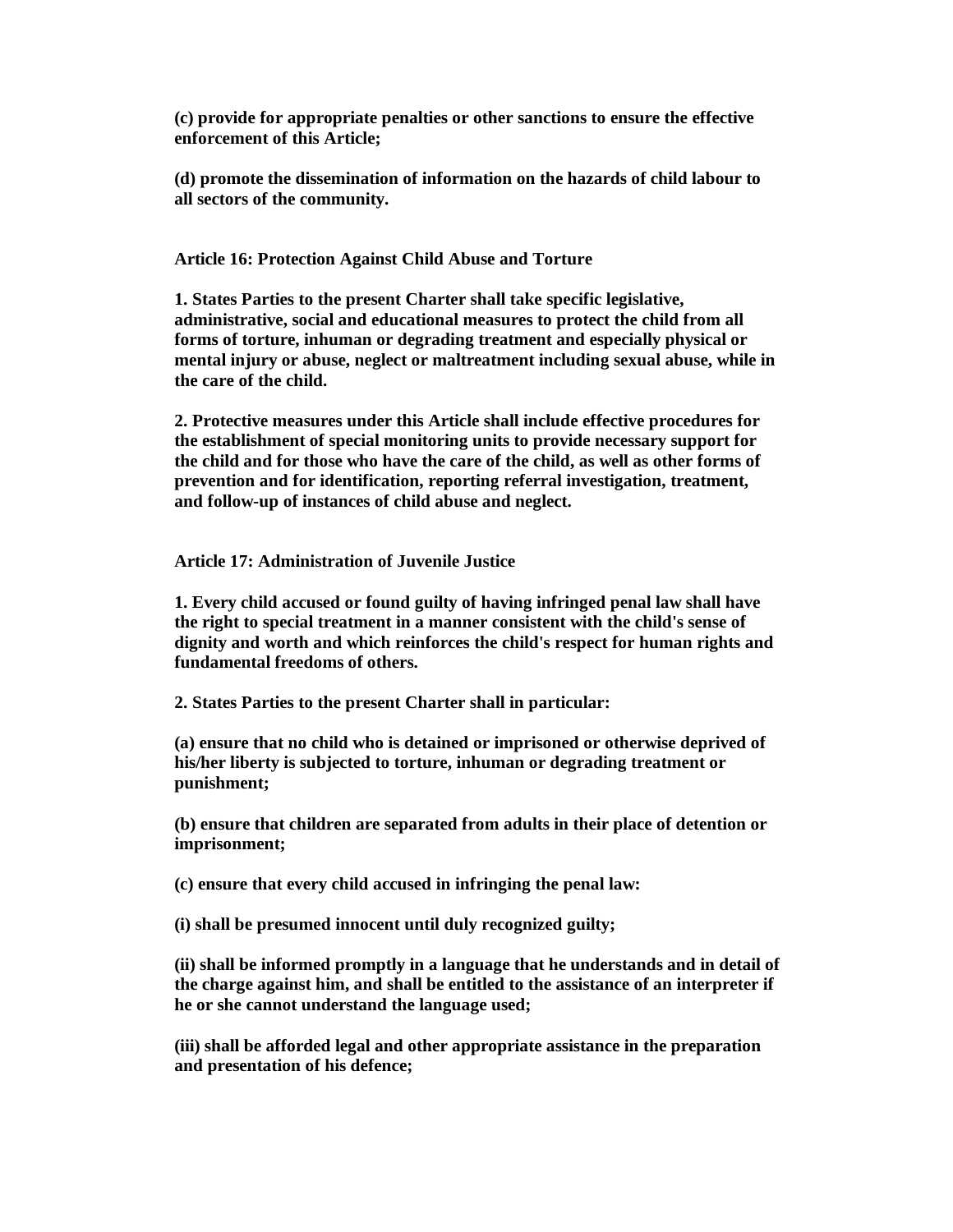**(iv) shall have the matter determined as speedily as possible by an impartial tribunal and if found guilty, be entitled to an appeal by a higher tribunal;**

**(d) prohibit the press and the public from trial.**

**3. The essential aim of treatment of every child during the trial and also if found guilty of infringing the penal law shall be his or her reformation, re-integration into his or her family and social rehabilitation.**

**4. There shall be a minimum age below which children shall be presumed not to have the capacity to infringe the penal law.**

#### **Article 18: Protection of the Family**

**1. The family shall be the natural unit and basis of society. it shall enjoy the protection and support of the State for its establishment and development.**

**2. States Parties to the present Charter shall take appropriate steps to ensure equality of rights and responsibilities of spouses with regard to children during marriage and in the even of its dissolution. In case of the dissolution, provision shall be made for the necessary protection of the child.**

**3. No child shall be deprived of maintenance by reference to the parents' marital status.**

#### **Article 19: Parent Care and Protection**

**1. Every child shall be entitled to the enjoyment of parental care and protection and shall, whenever possible, have the right to reside with his or her parents. No child shall be separated from his parents against his will, except when a judicial authority determines in accordance with the appropriate law, that such separation is in the best interest of the child.**

**2. Every child who is separated from one or both parents shall have the right to maintain personal relations and direct contact with both parents on a regular basis.**

**3. Where separation results from the action of a State Party, the State Party shall provide the child, or if appropriate, another member of the family with essential information concerning the whereabouts of the absent member or members of the family. States Parties shall also ensure that the submission of such a request shall not entail any adverse consequences for the person or persons in whose respect it is made.**

**4. Where a child is apprehended by a State Party, his parents or guardians shall, as soon as possible, be notified of such apprehension by that State Party.**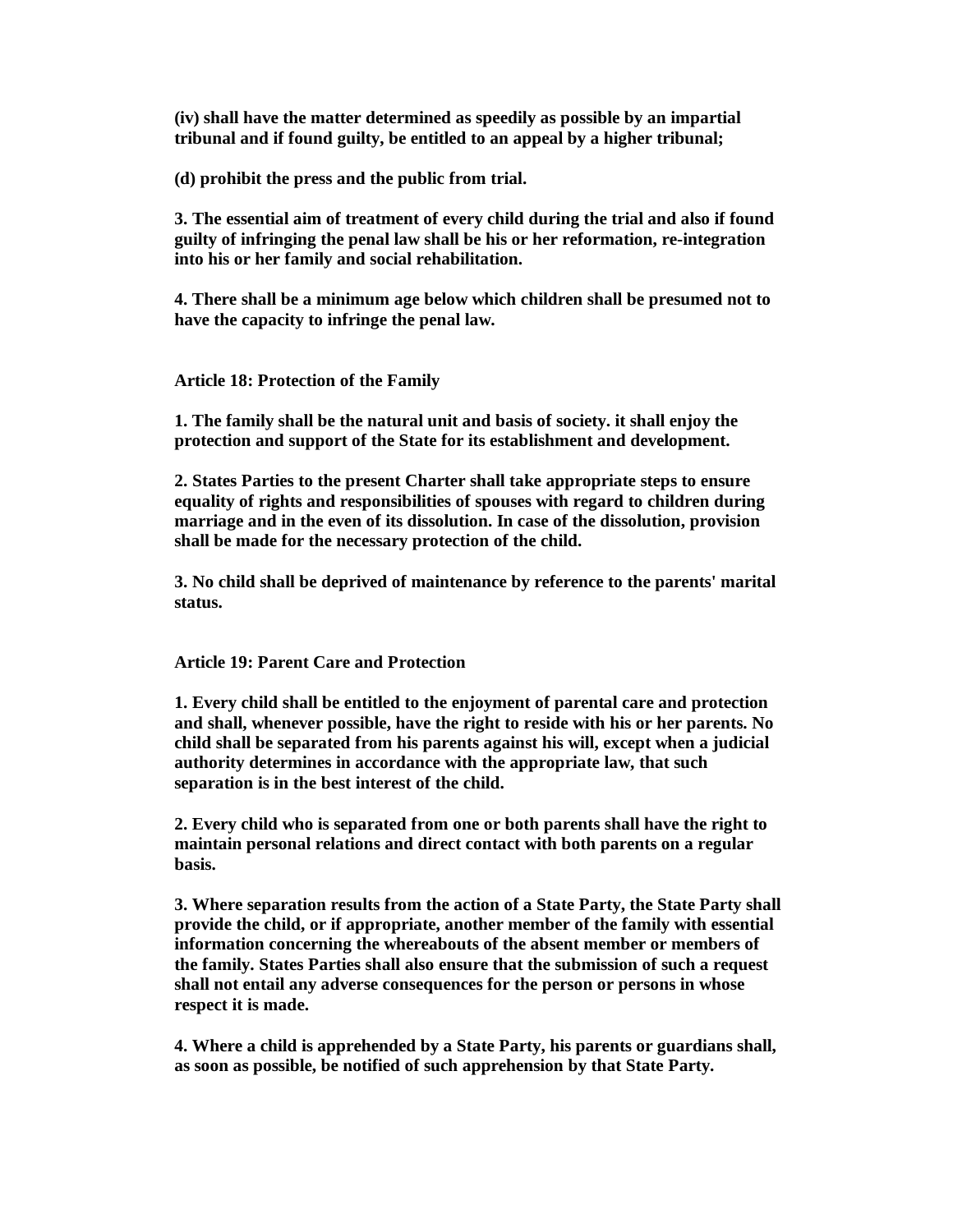**Article 20: Parental Reponsibilities**

**1. Parents or other persons responsible for the child shall have the primary responsibility of the upbringing and development the child and shall have the duty:**

**(a) to ensure that the best interests of the child are their basic concern at all times-**

**(b) to secure, within their abilities and financial capacities, conditions of living necessary to the child's development; and**

**(c) to ensure that domestic discipline is administered with humanity and in a manner consistent with the inherent dignity of the child.**

**2. States Parties to the present Charter shall in accordance with their means and national conditions the all appropriate measures;**

**(a) to assist parents and other persons responsible for the child and in case of need provide material assistance and support programmes particularly with regard to nutrition, health, education, clothing and housing;**

**(b) to assist parents and others responsible for the child in the performance of child-rearing and ensure the development of institutions responsible for providing care of children; and**

**(c) to ensure that the children of working parents are provided with care services and facilities.**

**Article 21: Protection against Harmful Social and Cultural Practices**

**1. States Parties to the present Charter shall take all appropriate measures to eliminate harmful social and cultural practices affecting the welfare, dignity, normal growth and development of the child and in particular:**

**(a) those customs and practices prejudicial to the health or life of the child; and**

**(b) those customs and practices discriminatory to the child on the grounds of sex or other status.**

**2. Child marriage and the betrothal of girls and boys shall be prohibited and effective action, including legislation, shall be taken to specify the minimum age of marriage to be 18 years and make registration of all marriages in an official registry compulsory.**

**Article 22: Armed Conflicts**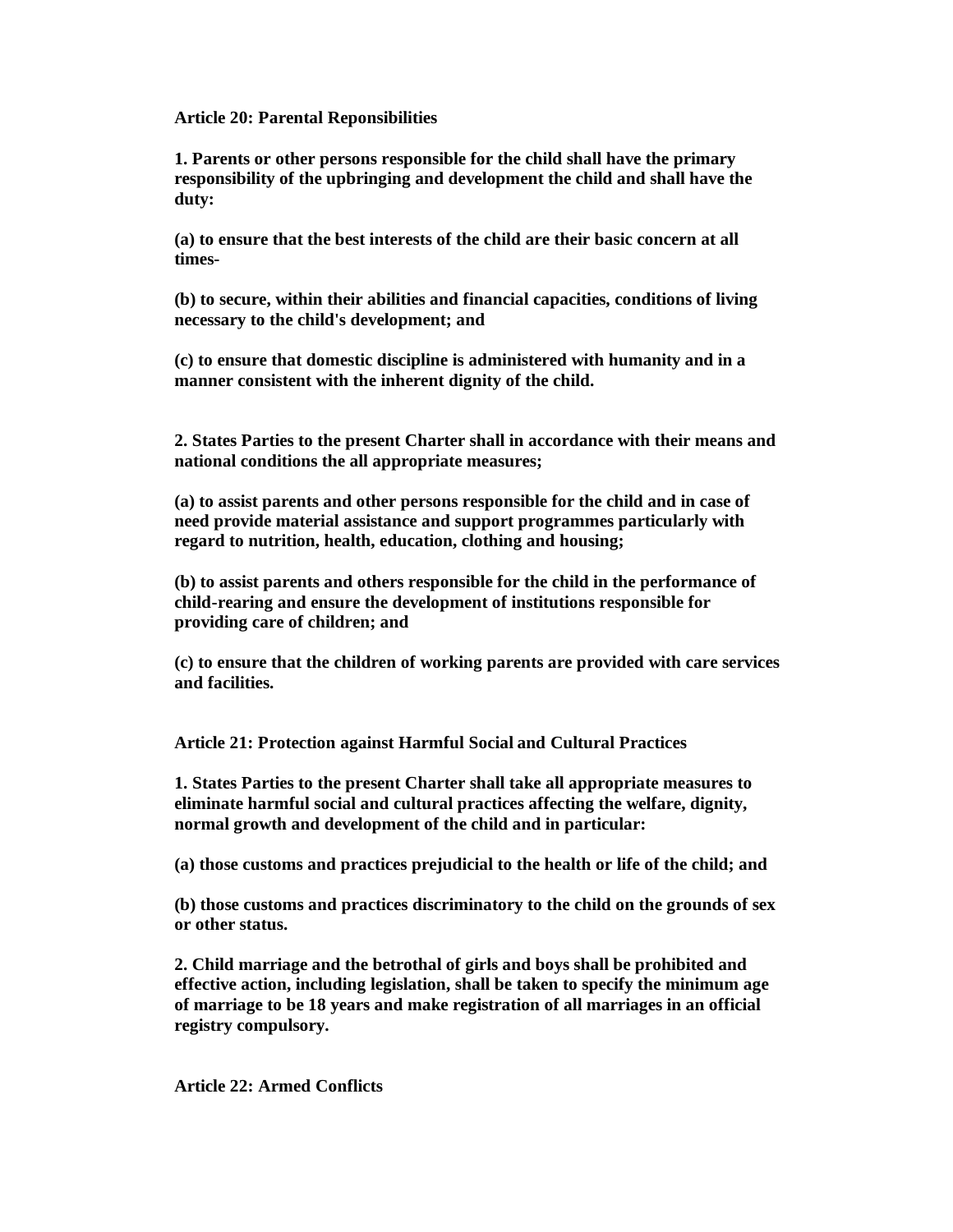**1. States Parties to this Charter shall undertake to respect and ensure respect for rules of international humanitarian law applicable in armed conflicts which affect the child.**

**2. States Parties to the present Charter shall take all necessary measures to ensure that no child shall take a direct part in hostilities and refrain in particular, from recruiting any child.**

**3. States Parties to the present Charter shall, in accordance with their obligations under international humanitarian law, protect the civilian population in armed conflicts and shall take all feasible measures to ensure the protection and care of children who are affected by armed conflicts. Such rules shall also apply to children in situations of internal armed conflicts, tension and strife.**

#### **Article 23: Refugee Children**

**1. States Parties to the present Charter shall take all appropriate measures to ensure that a child who is seeking refugee status or who is considered a refugee in accordance with applicable international or domestic law shall, whether unaccompanied or accompanied by parents, legal guardians or close relatives, receive appropriate protection and humanitarian assistance in the enjoyment of the rights set out in this Charter and other international human rights and humanitarian instruments to which the States are Parties.**

**2. States Parties shall undertake to cooperate with existing international organizations which protect and assist refugees in their efforts to protect and assist such a child and to trace the parents or other close relatives or an unaccompanied refugee child in order to obtain information necessary for reunification with the family.**

**3. Where no parents, legal guardians or close relatives can be found, the child shall be accorded the same protection as any other child permanently or temporarily deprived of his family environment for any reason.**

**4. The provisions of this Article apply mutatis mutandis to internally displaced children whether through natural disaster, internal armed conflicts, civil strife, breakdown of economic and social order or howsoever caused.**

**Article 24: Adoption**

**States Parties which recognize the system of adoption shall ensure that the best interest of the child shall be the paramount consideration and they shall:**

**(a) establish competent authorities to determine matters of adoption and ensure that the adoption is carried out in conformity with applicable laws and procedures and on the basis of all relevant and reliable information, that the adoption is permissible in view of the child's status concerning parents, relatives**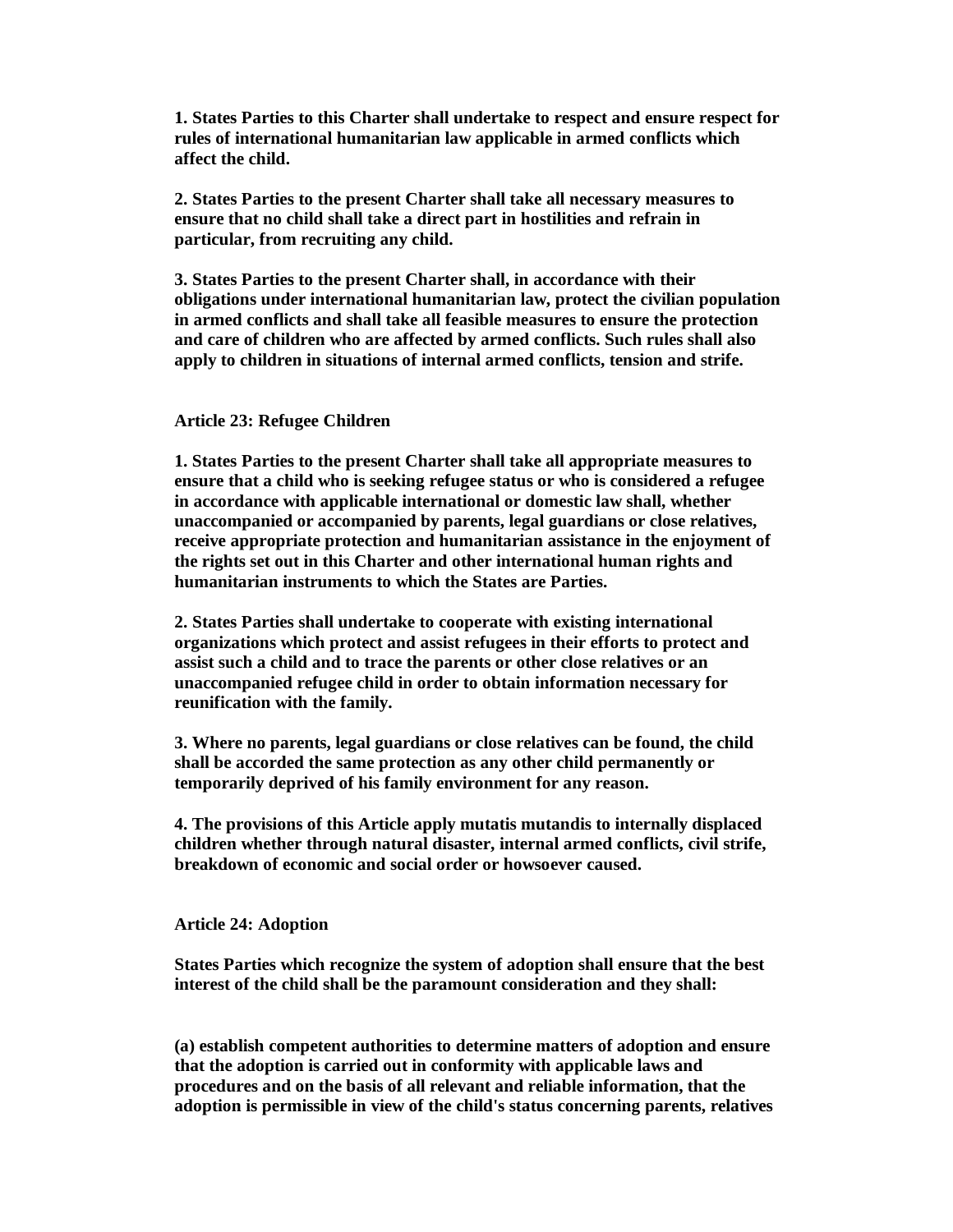**and guardians and that, if necessary, the appropriate persons concerned have given their informed consent to the adoption on the basis of appropriate counselling;**

**(b) recognize that inter-country adoption in those States who have ratified or adhered to the International Convention on the Rights of the Child or this Charter, may, as the last resort, be considered as an alternative means of a child's care, if the child cannot be placed in a foster or an adoptive family or cannot in any suitable manner be cared for in the child's country of origin;**

**(c) ensure that the child affected by inter-country adoption enjoys safeguards and standards equivalent to those existing in the case of national adoption;**

**(d) take all appropriate measures to ensure that in inter-country adoption, the placement does not result in trafficking or improper financial gain for those who try to adopt a child;**

**(e) promote, where appropriate, the objectives of this Article by concluding bilateral or multilateral arrangements or agreements, and endeavour, within this framework to ensure that the placement of the child in another country is carried out by competent authorities or organs;**

**(f) establish a machinery to monitor the well-being of the adopted child.**

**Article 25: Separation from Parents**

**1. Any child who is permanently or temporarily deprived of his family environment for any reason shall be entitled to special protection and assistance;**

**2. States Parties to the present Charter:**

**(a) shall ensure that a child who is parentless, or who is temporarily or permanently deprived of his or her family environment, or who in his or her best interest cannot be brought up or allowed to remain in that environment shall be provided with alternative family care, which could include, among others, foster placement, or placement in suitable institutions for the care of children;**

**(b) shall take all necessary measures to trace and re-unite children with parents or relatives where separation is caused by internal and external displacement arising from armed conflicts or natural disasters.**

**3. When considering alternative family care of the child and the best interests of the child, due regard shall be paid to the desirability of continuity in a child's upbringing and to the child's ethnic, religious or linguistic background.**

**Article 26: Protection Against Apartheid and Discrimination**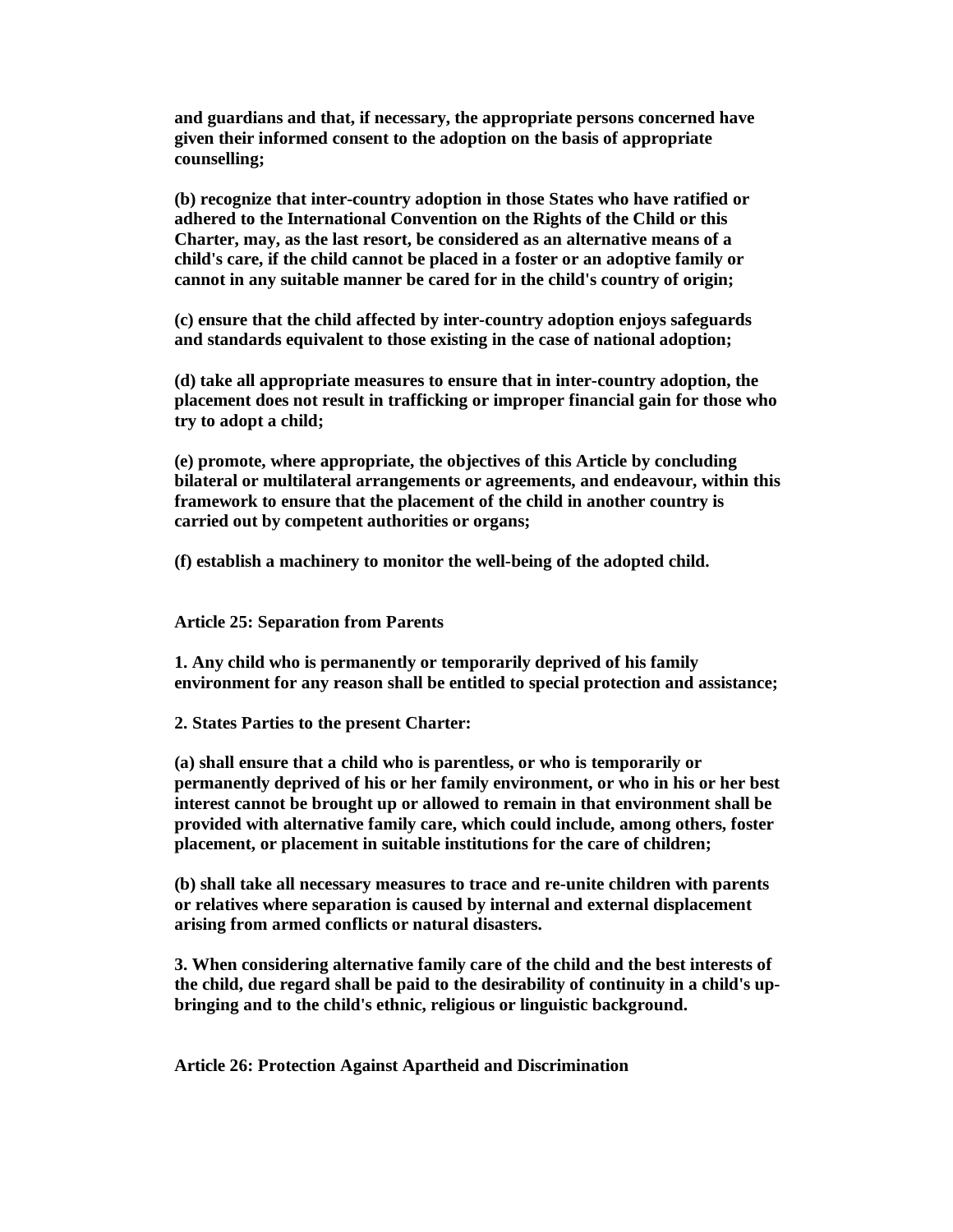**1. States Parties to the present Charter shall individually and collectively undertake to accord the highest priority to the special needs of children living under Apartheid and in States subject to military destabilization by the Apartheid regime.**

**2. States Parties to the present Charter shall individually and collectively undertake to accord the highest priority to the special needs of children living under regimes practising racial, ethnic. religious or other forms of discrimination as well as in States subject to military destabilization.**

**3. States Parties shall undertake to provide whenever possible, material assistance to such children and to direct their efforts towards the elimination of all forms of discrimination and Apartheid on the African Continent.**

**Article 27: Sexual Exploitation**

**1. States Parties to the present Charter shall undertake to protect the child from all forms of sexual exploitation and sexual abuse and shall in particular take measures to prevent:**

**(a) the inducement, coercion or encouragement of a child to engage in any sexual activity;**

**(b) the use of children in prostitution or other sexual practices;**

**(c) the use of children in pornographic activities, performances and materials.**

**Article 28: Drug Abuse**

**States Parties to the present Charter shall take all appropriate measures to protect the child from the use of narcotics and illicit use of psychotropic substances as defined in the relevant international treaties, and to prevent the use of children in the production and trafficking of such substances.**

**Article 29: Sale, Trafficking and Abduction**

**States Parties to the present Charter shall take appropriate measures to prevent:**

**(a) the abduction, the sale of, or traffick of children for any purpose or in any form, by any person including parents or legal guardians of the child;**

**(b) the use of children in all forms of begging.**

**Article 30: Children of Imprisoned Mothers**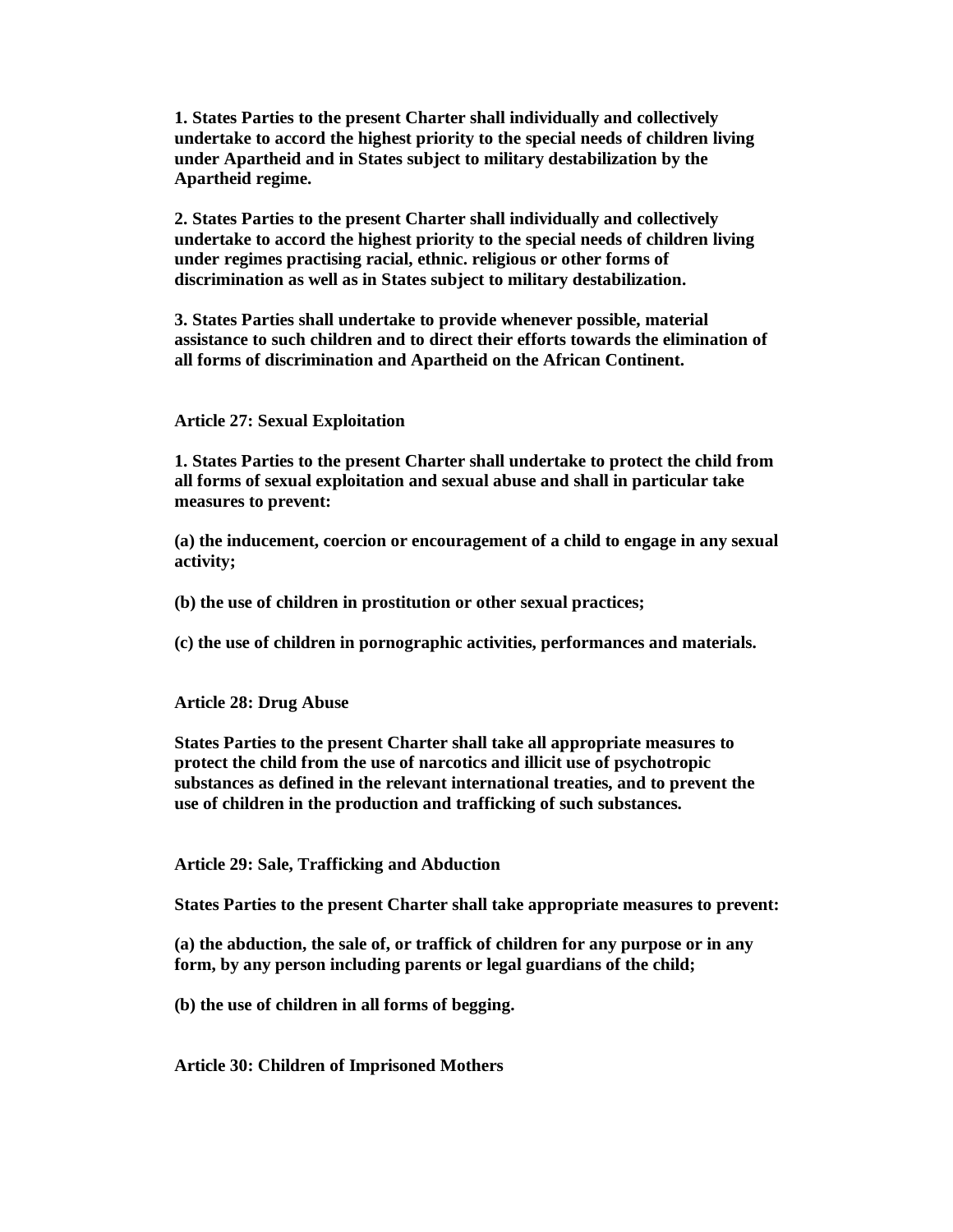**1. States Parties to the present Charter shall undertake to provide special treatment to expectant mothers and to mothers of infants and young children who have been accused or found guilty of infringing the penal law and shall in particular:**

**(a) ensure that a non-custodial sentence will always be first considered when sentencing such mothers;**

**(b) establish and promote measures alternative to institutional confinement for the treatment of such mothers;**

**(c) establish special alternative institutions for holding such mothers;**

**(d) ensure that a mother shall not be imprisoned with her child;**

**(e) ensure that a death sentence shall not be imposed on such mothers;**

**(f) the essential aim of the penitentiary system will be the reformation, the integration of the mother to the family and social rehabilitation.**

**Article 31: Responsibility of the Child**

**Every child shall have responsibilities towards his family and society, the State and other legally recognized communities and the international community. The child, subject to his age and ability, and such limitations as may be contained in the present Charter, shall have the duty;**

**(a) to work for the cohesion of the family, to respect his parents, superiors and elders at all times and to assist them in case of need;**

**(b) to serve his national community by placing his physical and intellectual abilities at its service;**

**(c) to preserve and strengthen social and national solidarity;**

**(d) to preserve and strengthen African cultural values in his relations with other members of the society, in the spirit of tolerance, dialogue and consultation and to contribute to the moral well-being of society;**

**(e) to preserve and strengthen the independence and the integrity of his country;**

**(f) to contribute to the best of his abilities, at all times and at all levels, to the promotion and achievement of African Unity.**

**PART 11**

**------------------------------------------------------------------------**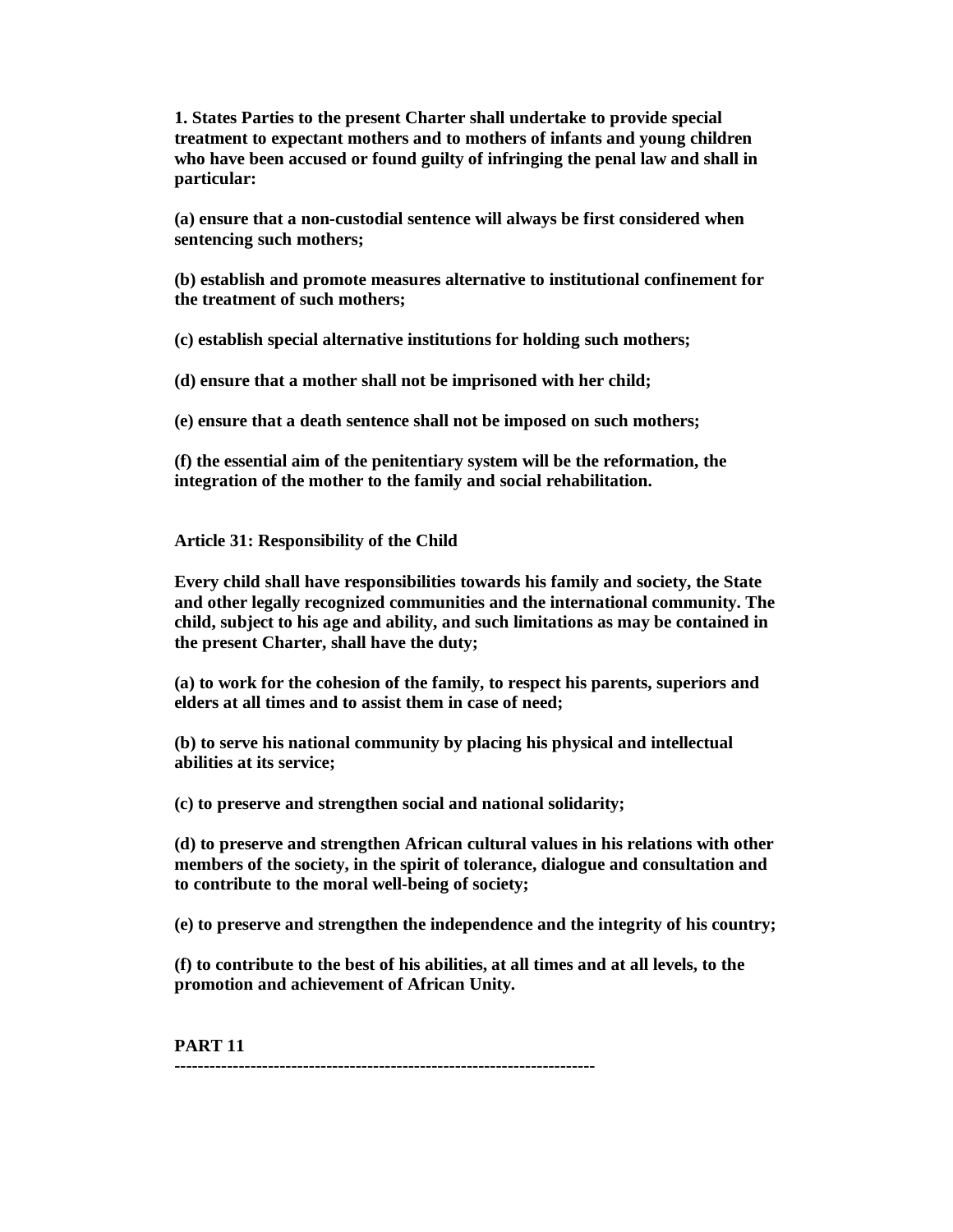### **CHAPTER TWO: ESTABLISHMENT AND ORGANIZATION OF THE COMMITTEE ON THE RIGHTS AND WELFARE OF THE CHILD**

**Article 32: The Committee**

**An African Committee of Experts on the Rights and Welfare of the Child hereinafter called `the Committee' shall be established within the Organization of African Unity to promote and protect the rights and welfare of the child.**

**Article 33: Composition**

**1. The Committee shall consist of 11 members of high moral standing, integrity, impartiality and competence in matters of the rights and welfare of the child.**

**2. The members of the Committee shall serve in their personal capacity.**

**3. The Committee shall not include more than one national of the same State.**

**Article 34: Election**

**As soon as this Charter shall enter into force the members of the Committee shall be elected by secret ballot by the Assembly of Heads of State and Government from a list of persons nominated by the States Parties to the present Charter.**

**Article 35: Candidates**

**Each State Party to the present Charter may nominate not more than two candidates. The candidates must have one of the nationalities of the States Parties to the present Charter. When two candidates are nominated by a State, one of them shall not be a national of that State.**

**Article 36**

**1. The Secretary-General of the Organization of African Unity shall invite States Parties to the present Charter to nominate candidates at least six months before the elections.**

**2. The Secretary-General of the Organization of African Unity shall draw up in alphabetical order, a list of persons nominated and communicate it to the Heads of State and Government at least two months before the elections.**

**Article 37: Term of Office**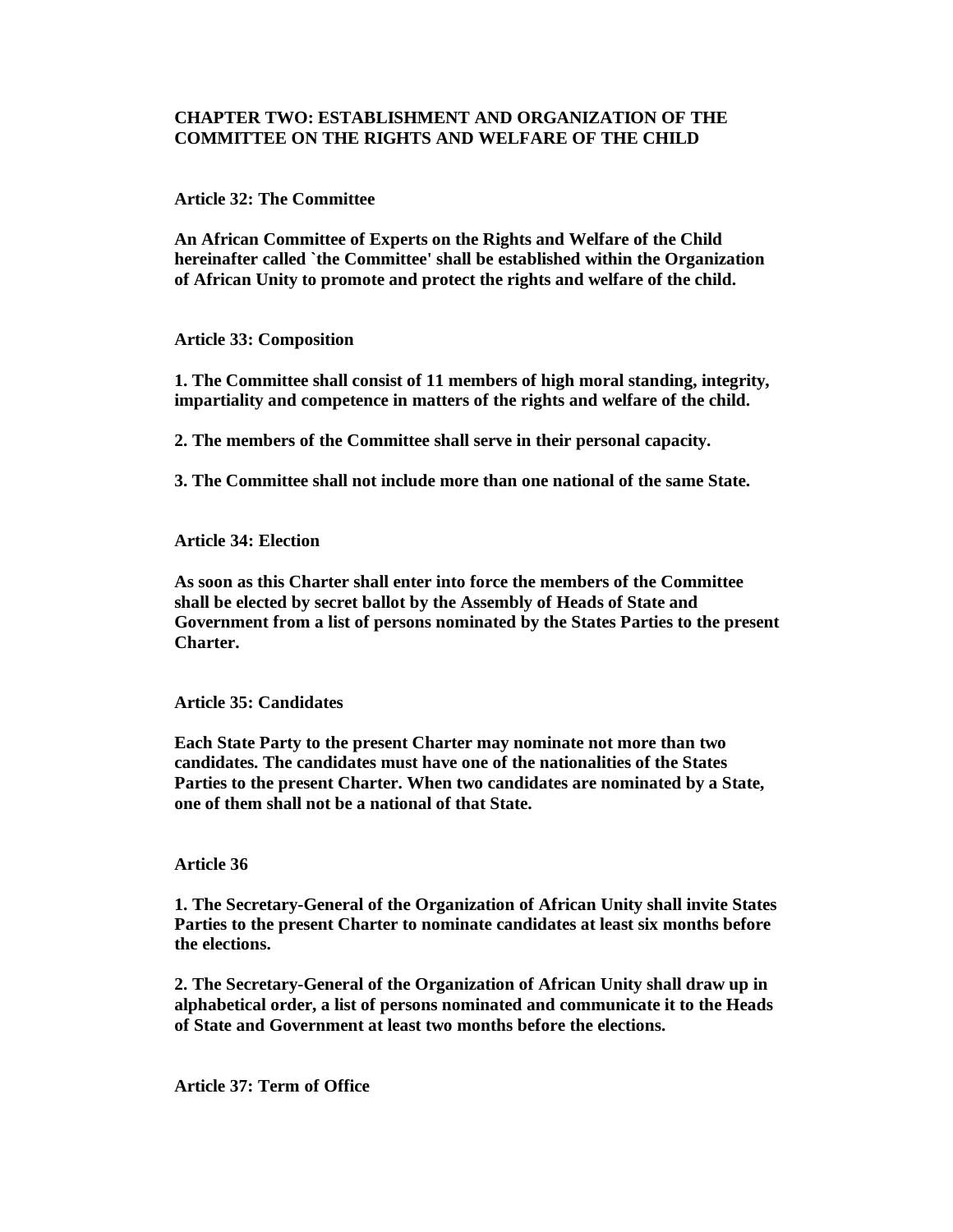**1. The members of the Committee shall be elected for a tenn of five years and may not be re-elected, however. the term of four of the members elected at the first election shall expire after two years and the term of six others, after four years.**

**2. Immediately after the first election, the Chairman of the Assembly of Heads of State and Government of the Organization of African Unity shall draw lots to determine the names of those members referred to in sub-paragraph 1 of this Article.**

**3. The Secretary-General of the Organization of African Unity shall convene the first meeting of Committee at the Headquarters of the Organization within six months of the election of the members of the Committee, and thereafter the Committee shall be convened by its Chairman whenever necessary, at least once a year.**

**Article 38: Bureau**

**1. The Committee shall establish its own Rules of Procedure.**

**2. The Committee shall elect its officers for a period of two years.**

**3. Seven Committee members shall form the quorum.**

**4. In case of an equality of votes, the Chairman shall have a casting vote.**

**5. The working languages of the Committee shall be the official languages of the OAU.**

**Article 39: Vacancy**

**If a member of the Committee vacates his office for any reason other than the nonmal expiration of a term, the State which nominated that member shall appoint another member from among its nationals to serve for the remainder of the term - subject to the approval of the Assembly.**

**Article 40: Secretariat**

**The Secretary-General of the Organization of African Unity shall appoint a Secretary for the Committee.**

**Article 41: Privileges and Immunities**

**In discharging their duties, members of the Committee shall enjoy the privileges and immunities provided for in the General Convention on the Privileges and Immunities of the Organization of African Unity.**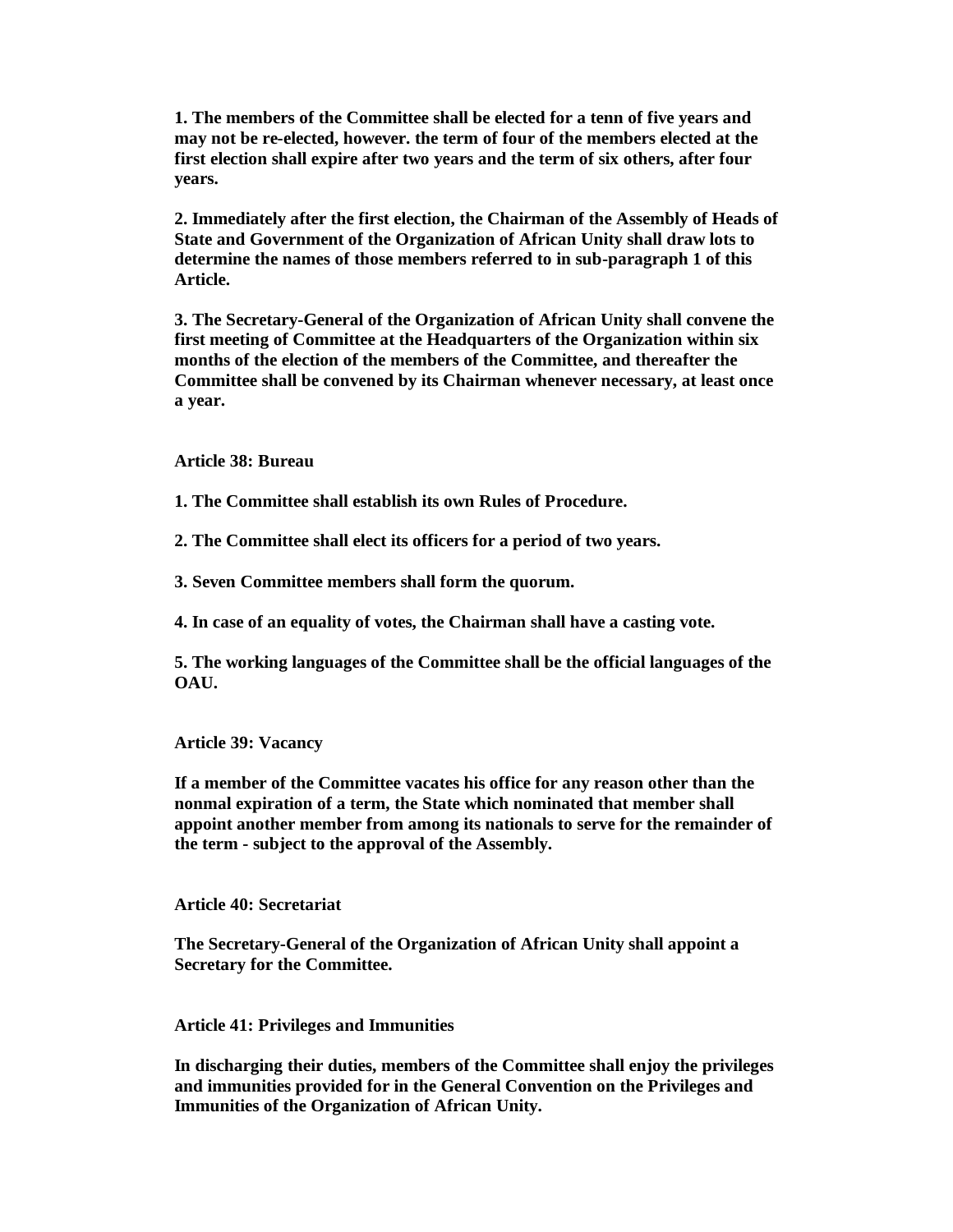#### **CHAPTER THREE: MANDATE AND PROCEDURE OF THE COMMITTEE**

**Article 42: Mandate**

**The functions of the Committee shall be:**

**(a) To promote and protect the rights enshrined in this Charter and in particular to:** 

**(i) collect and document information, commission inter-disciplinary assessment of situations on African problems in the fields of the rights and welfare of the child, organize meetings, encourage national and local institutions concerned with the rights and welfare of the child, and where necessary give its views and make recommendations to Governments;**

**(ii) formulate and lay down principles and rules aimed at protecting the rights and welfare of children in Africa;**

**(iii)cooperate with other African, international and regional Institutions and organizations concerned with the promotion and protection of the rights and welfare of the child.**

**(b) To monitor the implementation and ensure protection of the rights enshrined in this Charter.**

**(c) To interpret the provisions of the present Charter at the request of a State Party, an Institution of the Organization of African Unity or any other person or Institution recognized by the Organization of African Unity, or any State Party.**

**(d) Perform such other task as may be entrusted to it by the Assembly of Heads of State and Government, Secretary-General of the OAU and any other organs of the OAU or the United Nations.**

**Article 43: Reporting Procedure**

**1. Every State Party to the present Charter shall undertake to submit to the Committee through the Secretary-General of the Organization of African Unity, reports on the measures they have adopted which give effect to the provisions of this Charter and on the progress made in the enjoyment of these rights:**

**(a) within two years of the entry into force of the Charter for the State Party concerned: and**

**(b) and thereafter,** *every three years.*

**2. Every report made under this Article shall:**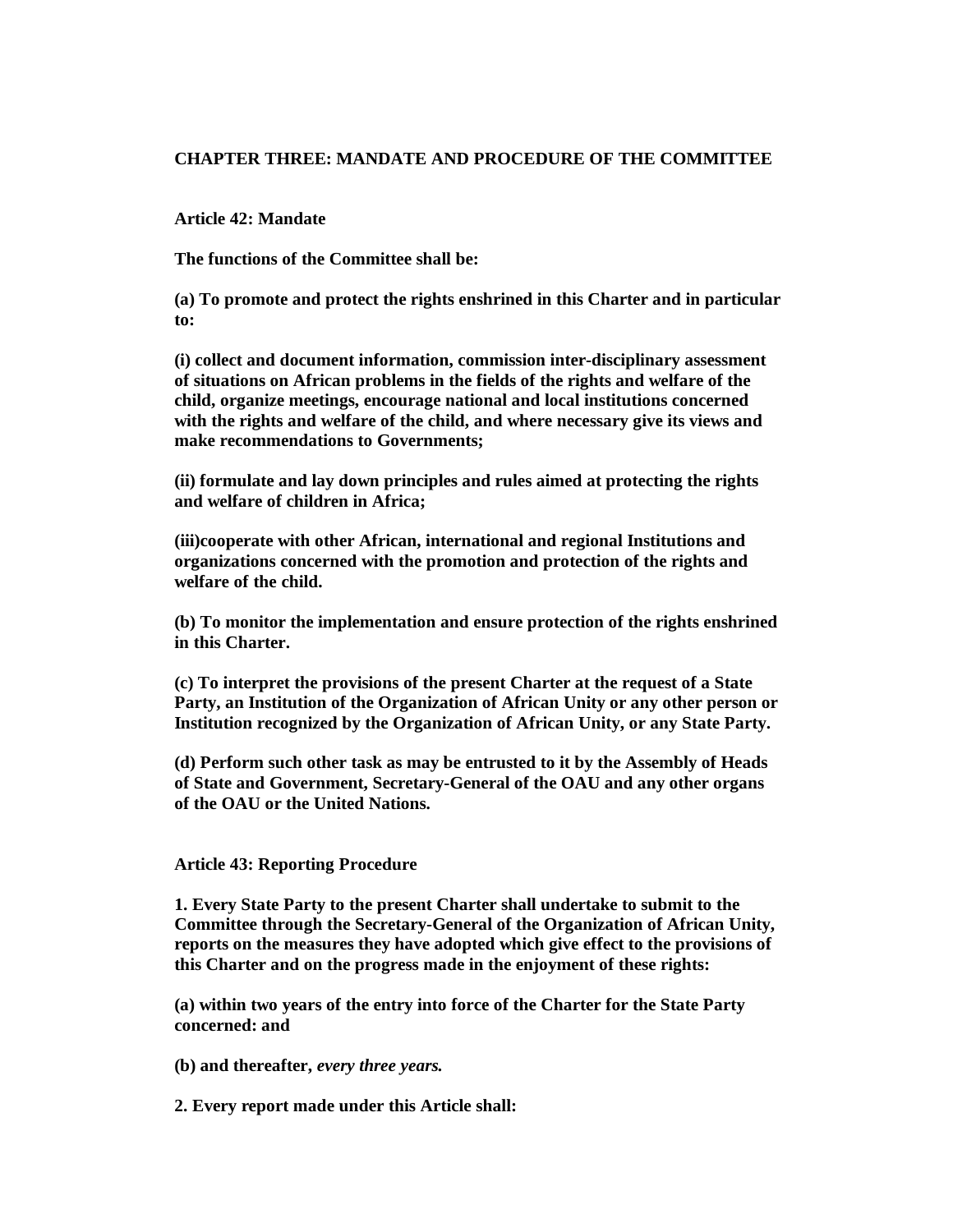**(a) contain sufficient information on the implementation of the present Charter to provide the Committee with comprehensive understanding of the implementation of the Charter in the relevant country; and**

**(b) shall indicate factors and difficulties, if any, affecting the fullfilment of the obligations contained in the Charter.**

**3. A State Party which has submitted a comprehensive first report to the Committee need not, in its subsequent reports submitted in accordance with paragraph I (a) of this Article, repeat the basic information previously provided.**

#### **Article 44: Communications**

**1. The Committee may receive communication, from any person, group or nongovernmental organization recognized by the Organization of African Unity, by a Member State, or the United Nations relating to any matter covered by this Charter.**

**2. Every communication to the Committee shall contain the name and address of the author and shall be treated in confidence.**

**Article 45: Investigations by the Committee**

**1. The Committee may, resort to any appropriate method of investigating any matter falling within the ambit of the present Charter, request from the States Parties any information relevant to the implementation of the Charter and may also resort to any appropriate method of investigating the measures the State Party has adopted to implement the Charter.**

**2. The Committee shall submit to each Ordinary Session of the Assembly of Heads of State and Govenrment every two years, a report on its activities and on any communication made under Article [44] of this Charter.**

**3. The Committee shall publish its report after it has been considered by the Assembly of Heads of State and Government.**

**4. States Parties shall make the Committee's reports widely available to the public in their own countries.**

#### **CHAPTER FOUR: MISCELLANEOUS PROVISIONS**

**Article 46: Sources of Inspiration** 

**The Committee shall draw inspiration from International Law on Human Rights, particularly from the provisions of the African Charter on Human and Peoples' Rights, the Charter of the Organization of African Unity, the Universal**